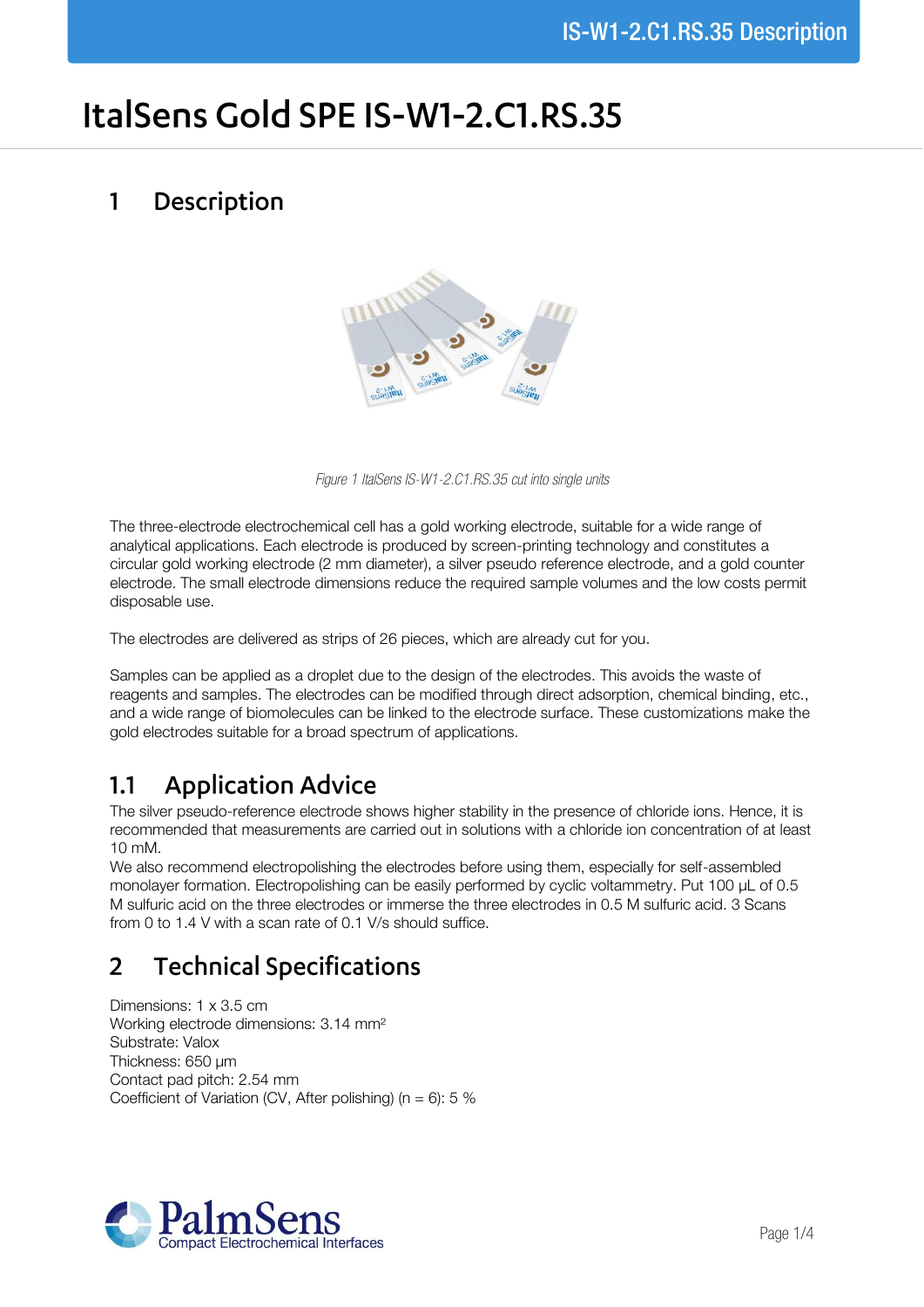#### $\overline{3}$ Measurements

### Electropolishing  $3.1$

All measurements were performed with a droplet of solution covering all three electrodes of the cell. The solution contained  $0.5$  M  $H<sub>2</sub>SO<sub>4</sub>$ .



*Figure 2 CV, IS-W1-2.C1.RS.35, scan rate 0.1 V/s, E step 5 mV*

# Cyclic Voltammogram  $3.2$

All measurements were performed with a droplet of solution covering all three electrodes of the cell. The solution contained 2.5 mM K<sub>3</sub>[Fe(CN)<sub>6</sub>], 2.5 mM K<sub>4</sub>[Fe(CN)<sub>6</sub>], and 0.1 M KCl.



*Figure 3 CV, IS-W1-2.C1.RS.35, scan rate 0.1 V/s, E step 5 mV*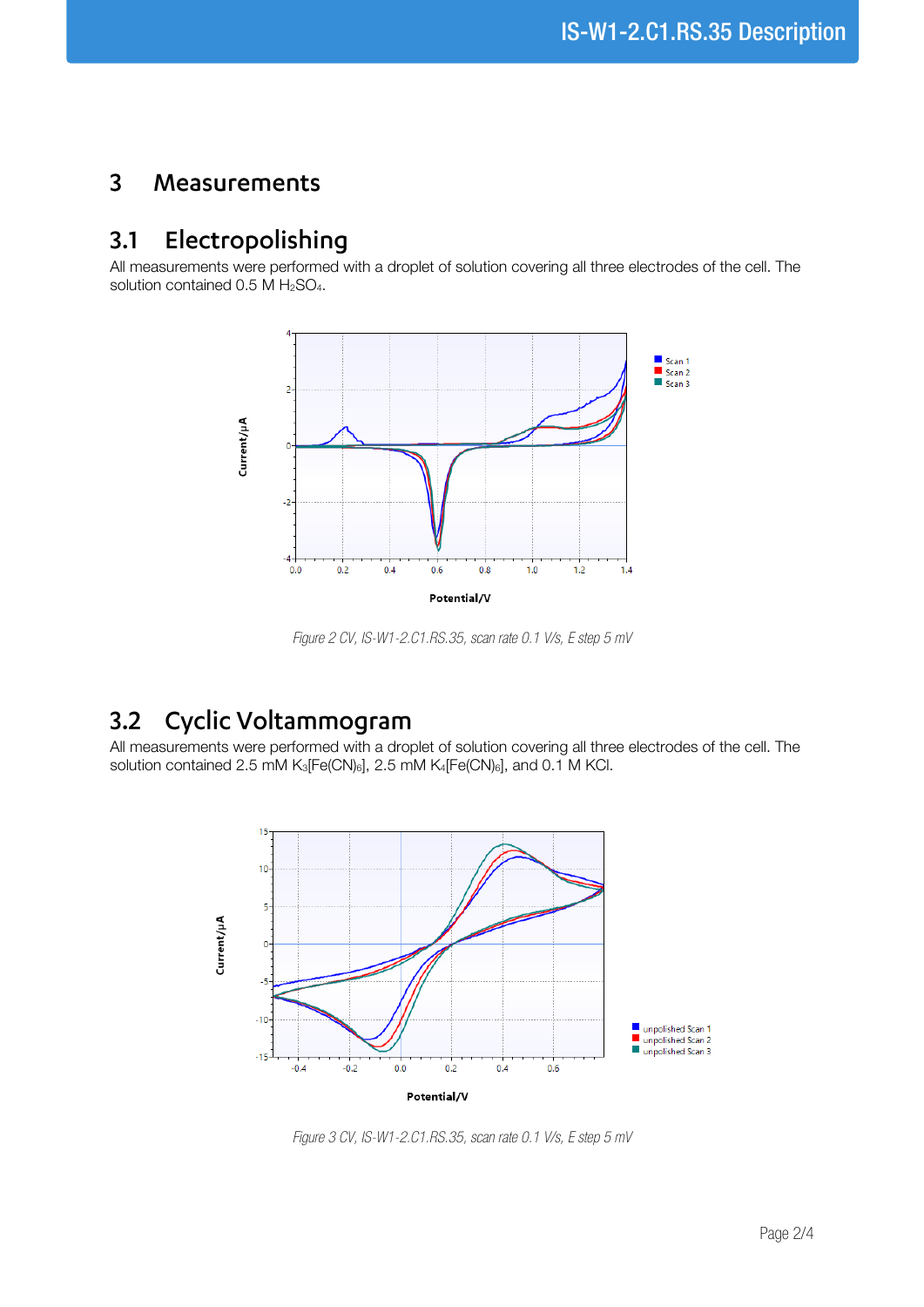

*Figure 4 CV, electropolished IS-W1-2.C1.RS.35, scan rate 0.1 V/s, E step 5 mV*

# 3.3 Electrochemical Impedance Spectroscopy



*Figure 5 EIS, IS-W1-2.C1.RS.35, E dc OCP, E ac 10 mV, frequency range 0.1 Hz to 1 MHz*

After electropolishing the IS-W1-2.C1.RS.35 show usually lower impedance, however, they also show the typical variation for SPEs during EIS.